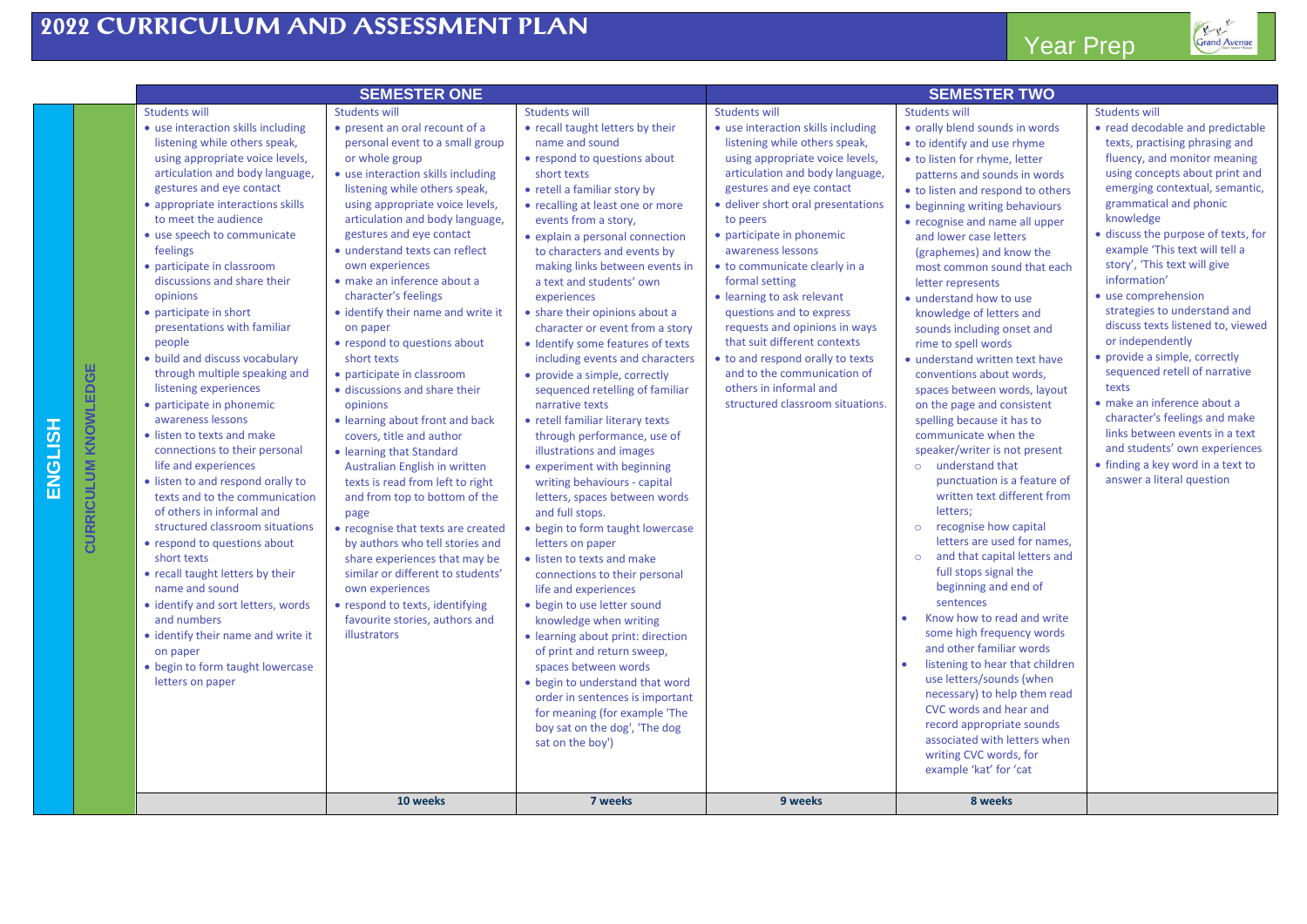| ഗ              | Books chosen by teacher to<br>support understanding of<br>emotions, families, cultures,<br>traditions, and celebrations. Use<br>of both narrative and informative<br>texts.          | <b>Books for assessment</b><br>The Very Cranky Bear<br>Jack and the beanstalk<br>Pig the Grub<br>Tiddalick the frog who caused a<br>flood | Information Texts based on Living<br>Things - Animals and Plants<br>Use of both informative and<br>narrative texts. | Familiar shared stories.                      | Looking for Bowser          |
|----------------|--------------------------------------------------------------------------------------------------------------------------------------------------------------------------------------|-------------------------------------------------------------------------------------------------------------------------------------------|---------------------------------------------------------------------------------------------------------------------|-----------------------------------------------|-----------------------------|
| TEXT:          | Suggested books about emotions<br>such as<br>I love it when you smile by Sam<br><b>McBratney</b><br>In my heart: A book of feelings by<br>Jo Witek<br>The feelings book by Todd Parr | How the birds got their colours<br><b>Cunning crow by Gregg Dreise</b>                                                                    |                                                                                                                     |                                               |                             |
| ASSESSM<br>ENT | <b>Oral Presentation</b><br>(To orally retell a personal event<br>or experience to peers and<br>familiar adults in a small group<br>setting                                          | Retelling a familiar story                                                                                                                | Living things – writing to inform                                                                                   | Opinions about stories and texts<br>(Writing) | Reading comprehension (C2C) |

|                                |                                                            | <b>SEMESTER ONE</b>                                                                                                                                                                                                                                                                                                                                                                                                                                                                                                                                                                                                                                                                                                                                                                                                                                                                                                                                                 | <b>SEMESTER TWO</b>                                                                                                                                                                                                                                                                                                                                                                                                                                                                                                                                                                                                                                                                                                                                                                                     |
|--------------------------------|------------------------------------------------------------|---------------------------------------------------------------------------------------------------------------------------------------------------------------------------------------------------------------------------------------------------------------------------------------------------------------------------------------------------------------------------------------------------------------------------------------------------------------------------------------------------------------------------------------------------------------------------------------------------------------------------------------------------------------------------------------------------------------------------------------------------------------------------------------------------------------------------------------------------------------------------------------------------------------------------------------------------------------------|---------------------------------------------------------------------------------------------------------------------------------------------------------------------------------------------------------------------------------------------------------------------------------------------------------------------------------------------------------------------------------------------------------------------------------------------------------------------------------------------------------------------------------------------------------------------------------------------------------------------------------------------------------------------------------------------------------------------------------------------------------------------------------------------------------|
| <b>TICS</b><br><b>NEW</b><br>⋖ | <b>ledge</b><br>e<br>$\checkmark$<br>ξ<br>ᅙ<br>œ<br>-<br>ಕ | <b>Students will</b><br>• make connections between numerals, names and quantities to 10, including zero<br>• identify small collections of objects by their number without counting (subitising)<br>• identify objects that have more or less and order them accordingly<br>• create patterns using colours, shapes or objects. Copy and continue simple patterns from their<br>environment<br>• group a variety of objects according to a common characteristic (e.g. colour or shape)<br>• name and describe familiar two- dimensional shapes and some common three-dimensional objects in<br>their environment ·<br>• compare objects directly, by placing one object against another to determine which is longer or by<br>pouring from one container into the other to see which one holds more<br>use suitable everyday language associated with measurement attributes, such as 'tall' and 'taller', 'heavy' and<br>'heavier', 'holds more' and 'holds less' | <b>Students will</b><br>• count forwards and backwards to 20 moving from any starting point<br>• compare order and make correspondence between collections, initially to 20, and explain reasoning<br>• make connections between numerals, names and quantities up to 10, including zero and beyond<br>• identify small collections of objects by their number without counting (subitising)<br>• represent practical situations to model addition and sharing<br>• Connect days of the week to familiar events and actions<br>• Compare and order duration of events using everyday language of time, sequencing familiar events in<br>time order<br>• Describe position and movement (forward, backward, next to, behind)<br>• ask yes/no questions to collect information and make simple inferences |
| Σ                              | <b>MS</b><br>ம் ய<br>ທ<br>$\blacktriangleleft$             | Number Task 1<br><b>Sorting Task</b><br><b>Measurement Task</b>                                                                                                                                                                                                                                                                                                                                                                                                                                                                                                                                                                                                                                                                                                                                                                                                                                                                                                     | Number Task 2<br><b>Position and location Task</b><br><b>Time</b><br><b>Calendar Task</b><br><b>Duration Task</b><br><b>Data Collection Task</b>                                                                                                                                                                                                                                                                                                                                                                                                                                                                                                                                                                                                                                                        |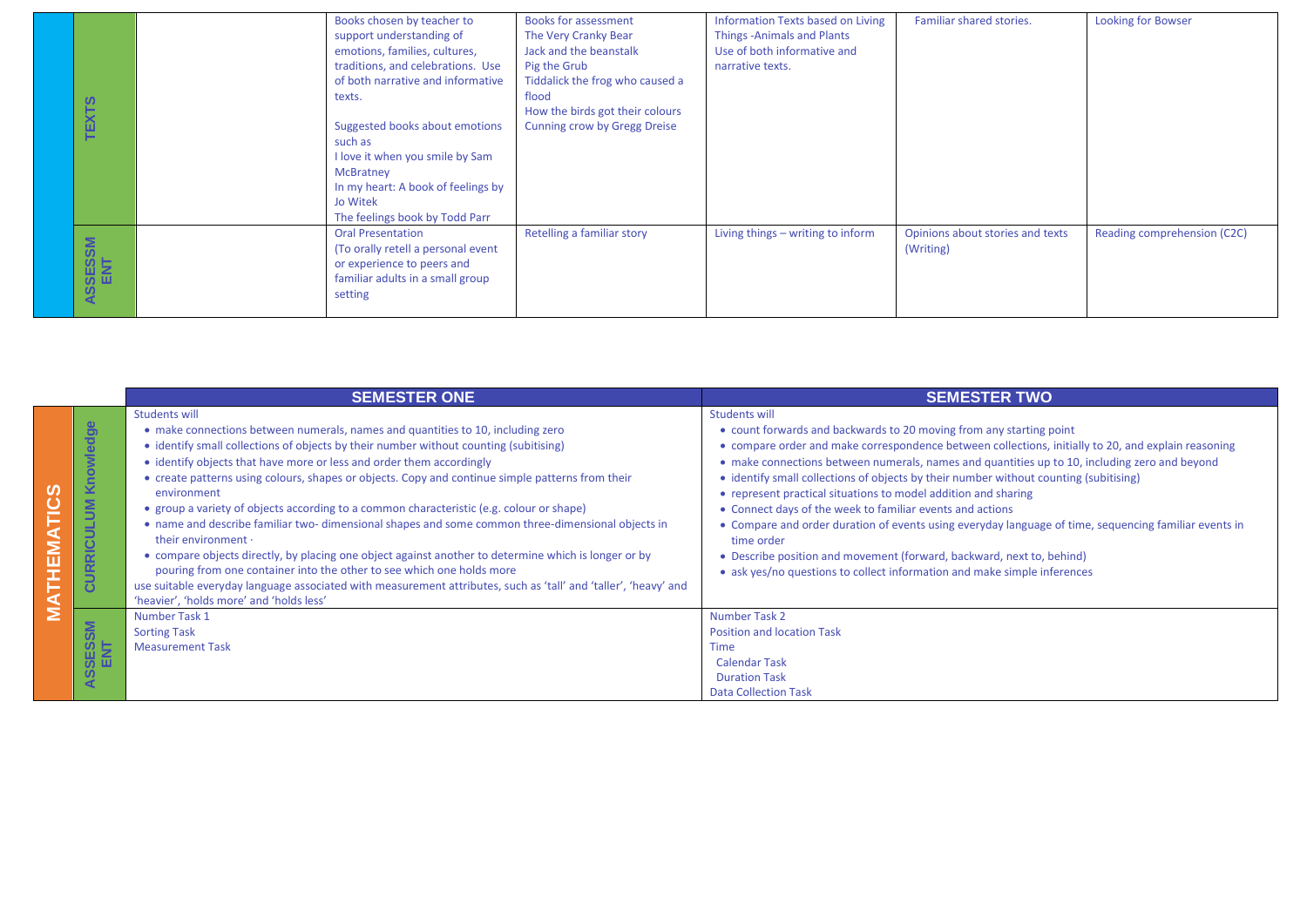|                     |                                                       | <b>SEMESTER ONE</b><br><b>DIGITAL TECHNOLOGIES</b> | <b>SEMESTER TWO</b><br><b>DESIGN AND TECHNOLOGIES</b> |
|---------------------|-------------------------------------------------------|----------------------------------------------------|-------------------------------------------------------|
| <b>TECHNOLOGIES</b> | $\overline{\mathbf{5}}$<br><b>ge</b><br>žΞ<br>$\circ$ |                                                    |                                                       |
|                     | <b>SMENT</b><br>$\Omega$<br>ASSE:                     |                                                    |                                                       |

| <b>SEMESTER ONE</b> |                                                                 |                                                                                                                                                                                                                                                            |                                                                                                                                                                                                                                                                                         | <b>SEMESTER TWO</b>                                                                                                                                                                                                                                                                                                                                                                                   |                                                                                                                                                                                                                                                                                                                                                                              |  |
|---------------------|-----------------------------------------------------------------|------------------------------------------------------------------------------------------------------------------------------------------------------------------------------------------------------------------------------------------------------------|-----------------------------------------------------------------------------------------------------------------------------------------------------------------------------------------------------------------------------------------------------------------------------------------|-------------------------------------------------------------------------------------------------------------------------------------------------------------------------------------------------------------------------------------------------------------------------------------------------------------------------------------------------------------------------------------------------------|------------------------------------------------------------------------------------------------------------------------------------------------------------------------------------------------------------------------------------------------------------------------------------------------------------------------------------------------------------------------------|--|
| $\overline{O}$      | Knowledge<br>$\overline{\mathbf{5}}$<br>CURRICUL                | <b>Students will</b><br>• Sort objects based on the materials they are<br>made from and their observable properties<br>• Respond to questions about familiar objects<br>• Participate in guided investigations and make<br>observations using their senses | <b>Students will</b><br>• Explore how the size and shape of objects<br>impacts their movement<br>• Respond to questions about familiar objects<br>• Participate in guided investigations and make<br>observations using their senses<br>• Share observations and ideas with their peers | <b>Students Will</b><br>• identify that living things have basic needs<br>including food and water<br>• compare the needs of plants and animals<br>• reflect on their findings about living things<br>• Pose and respond to questions about living<br>things<br>• Participate in guided investigations and make<br>observations using their senses<br>• Share observations and ideas with their peers | <b>Students will</b><br>• share and reflect on observations about weather<br>and the affects on their daily activities<br>• pose questions about the weather and the<br>affects on their daily activities<br>• communicate and describe the weather through<br>observations<br>• share how the weather might affect their<br>clothing choices or activities that can be done |  |
|                     | <b>SMENT</b><br><b>SO</b><br><b>SSE</b><br>$\blacktriangleleft$ | <b>Chemical sciences: My Material World</b><br>Investigating properties of materials and their<br>observable properties                                                                                                                                    | Physical Science: Move it - Move it<br>To describe the properties and behaviour of familiar<br>objects. To share and reflect on observations about<br>familiar objects.                                                                                                                 | <b>Biological Sciences: Living Things</b><br>Students will collect evidence of their observations of<br>living things and communicate their findings.                                                                                                                                                                                                                                                 | Earth and Space Science: Weather watch: Examining<br>the weather<br>To suggest how the weather affects themselves. To<br>share observations about the weather.                                                                                                                                                                                                               |  |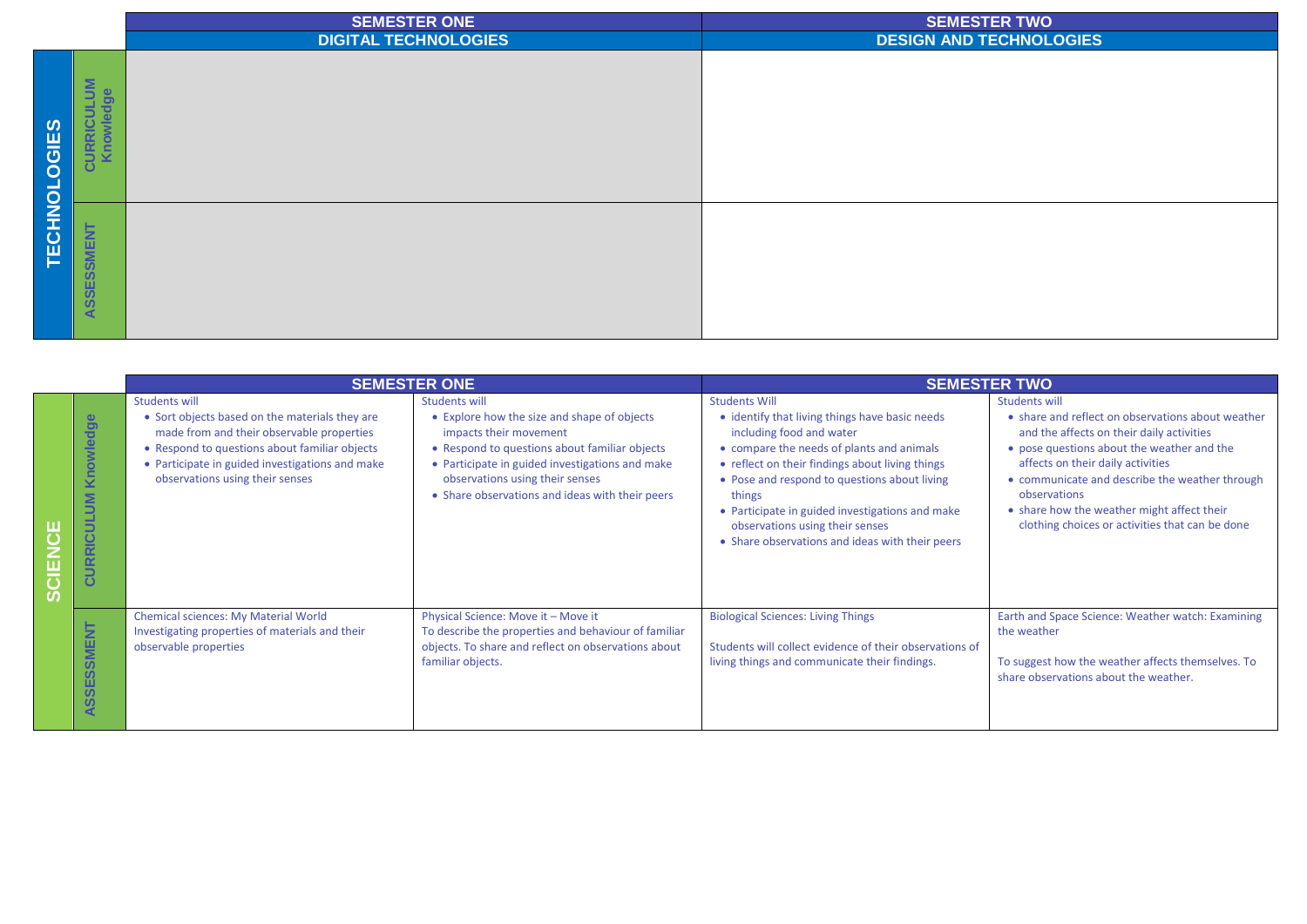|   |                                   | <b>SEMESTER ONE</b>                                                                                                                                                                                                                                                                                                                                                                                                                                                                                                                                                                                                                                                                                                                                                                                                                                                                                                                                                                                                              | <b>SEMESTER TWO</b>                                                                                                                                                                                                                                                                                                                                                       |
|---|-----------------------------------|----------------------------------------------------------------------------------------------------------------------------------------------------------------------------------------------------------------------------------------------------------------------------------------------------------------------------------------------------------------------------------------------------------------------------------------------------------------------------------------------------------------------------------------------------------------------------------------------------------------------------------------------------------------------------------------------------------------------------------------------------------------------------------------------------------------------------------------------------------------------------------------------------------------------------------------------------------------------------------------------------------------------------------|---------------------------------------------------------------------------------------------------------------------------------------------------------------------------------------------------------------------------------------------------------------------------------------------------------------------------------------------------------------------------|
| ⋖ | ш<br>KNOLWDG<br><b>CURRICULUM</b> | <b>Students will</b><br>• Understand who the people in there are, where they were born and raised and how they are related to<br>each other<br>• Understand how they, their family and friends commemorate events that are important to them<br>• Understand how the stories of families and the past can be communicated for example through<br>photographs, artefacts and museums<br>• present stories, information and discoveries in oral, graphic and written forms using simple terms to<br>describe the passing of time<br>• talk about important events they celebrate (birthdays, milestones)<br>• communicate by asking and responding to questions about their own past $\cdot$<br>• sequence familiar events in order<br>• research about their past and family members (when they were younger) through stories, pictures, and<br>artefacts<br>• compare objects from the past with those from the present and consider sorting pictures of people using<br>criteria such as old/new, younger/older, same/different | <b>Students will</b><br>• share and compare observations about familiar places.<br>• observe the familiar features of places<br>• identify the features of familiar places<br>• understand why some places are special to people<br>• how Aboriginal or Torres Strait Islander peoples care for their Country or Place<br>• show how to care for a special familiar place |
|   | ASSESSMENT                        | Inquiry: What is my history and how do I know?<br>To explore important events in their lives and identify how people and objects help them to remember.                                                                                                                                                                                                                                                                                                                                                                                                                                                                                                                                                                                                                                                                                                                                                                                                                                                                          | Inquiry: What are places like? What makes a place special? and How can we look after the places we live in?<br>To identify, represent and describe the features of familiar places. To investigate why a chosen place is special,<br>reflect on why it is important to other people and suggest ways that it can be cared for.                                            |

|                                                                 | <b>SEMESTER ONE</b> | <b>SEMESTER TWO</b> |
|-----------------------------------------------------------------|---------------------|---------------------|
|                                                                 | <b>Media Arts</b>   | <b>Drama</b>        |
| <b>CULUM</b><br>WDGE<br><b>CURRIC</b><br>ဖွာ<br><b>ART</b><br>뿦 |                     |                     |
| ASSESSMEN<br>T<br>c,                                            |                     |                     |